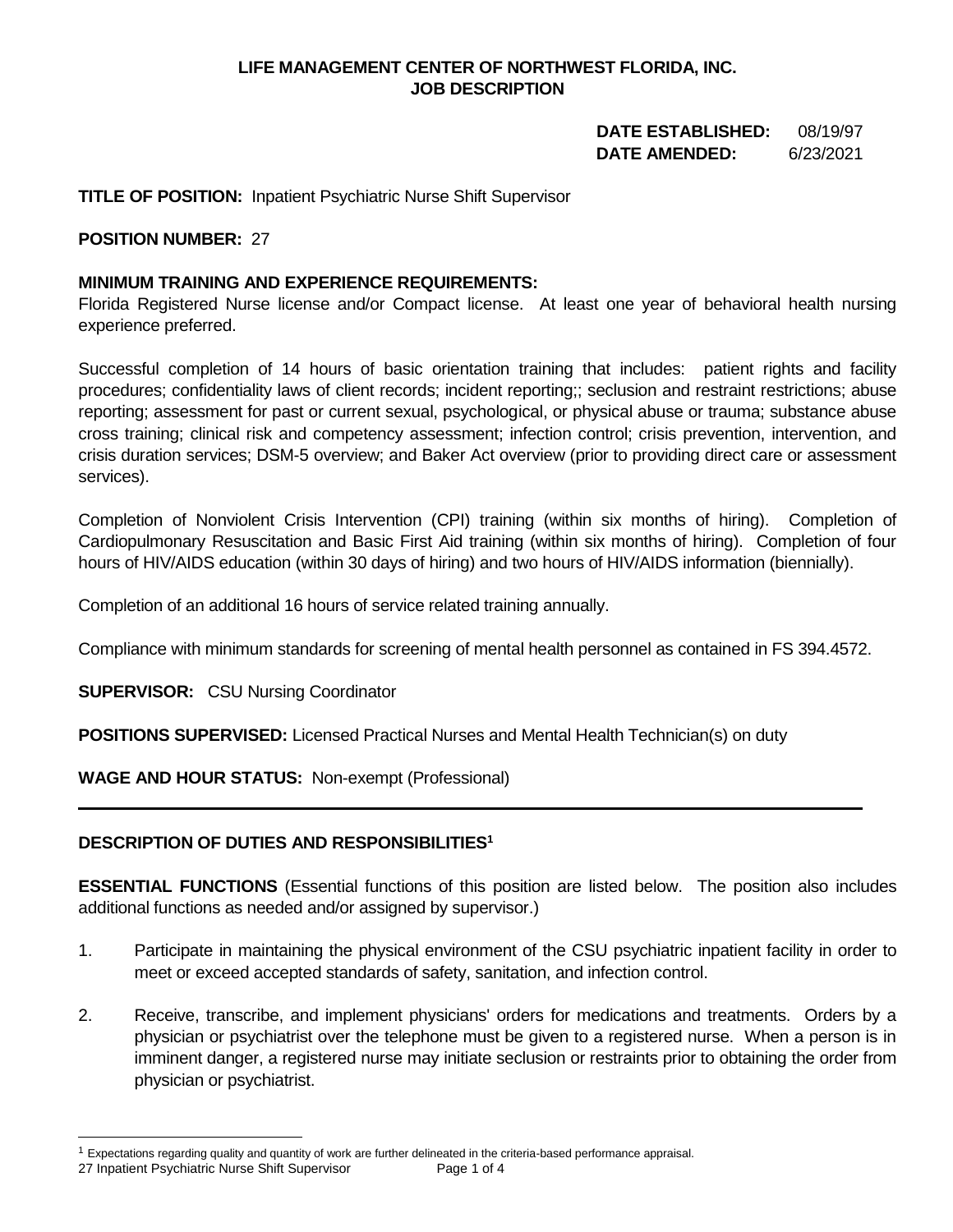- 3. Assist the physicians and/or other nurses in the administration of specific treatments and procedures.
- 4. Participate in the provision and maintenance of a therapeutic environment by communication and therapeutic interactions.
- 5. Understand the legal implications of patient care in the CSU psychiatric inpatient treatment facility.
- 6. Observe, interpret, and report the patients' signs, symptoms, and behaviors to the appropriate team members and record same in the medical record.
- 7. Assess patients' needs. Formulate, implement, and evaluate nursing care plans. Update care plan as necessary.
- 8. Provide direct nursing care to patients in conformance with accepted standards of nursing practice.
- 9. Provide teaching to patients about medication type, purpose, side effects and other relevant considerations.
- 10. Achieve professional licensing and mandatory staff training requirements.
- 11. Assure the safety and humanity in the supervision of restrained or secluded patients and assure documentation of adequate supervision and observation.
- 12. Participate in treatment team meetings and contribute pertinent observations and knowledge for update and changes of the treatment plan.
- 13. Assure pertinent, timely charting of patient treatment, status, and behavior according to CSU inpatient program policy.
- 14. Provide reports of pertinent information to oncoming shift personnel, including psychiatrists and conduct conference with team members.
- 15. Assist the CSU Nursing Coordinator in teaching and directing personnel in rendering nursing care as well as in bringing to the attention of the CSU Nursing Coordinator any safety or treatment concerns that could have a negative impact on patient recovery/safety.
- 16. Assist in preparing the patient and family for continuing care after discharge by giving emotional support, aftercare/discharge planning appointments, and community resource information.
- 17. Intervene in all patient emergencies; support and stabilize patient, staff member, or visitor until the physician arrives and/or victim is transferred to an emergency care facility.
- 18. Assure that patients' rights are maintained to include assisting in the completion of client grievances as necessary.
- 19. Supervise and direct mental health technician staff on duty.
- 20. Monitor all lab results; notify physician of results and/or abnormalities.
- 21. Order medications and supplies as needed from local pharmacy and/or notify the CSU Nursing Coordinator or designee of supplies needed if they are to be requisitioned through the Center.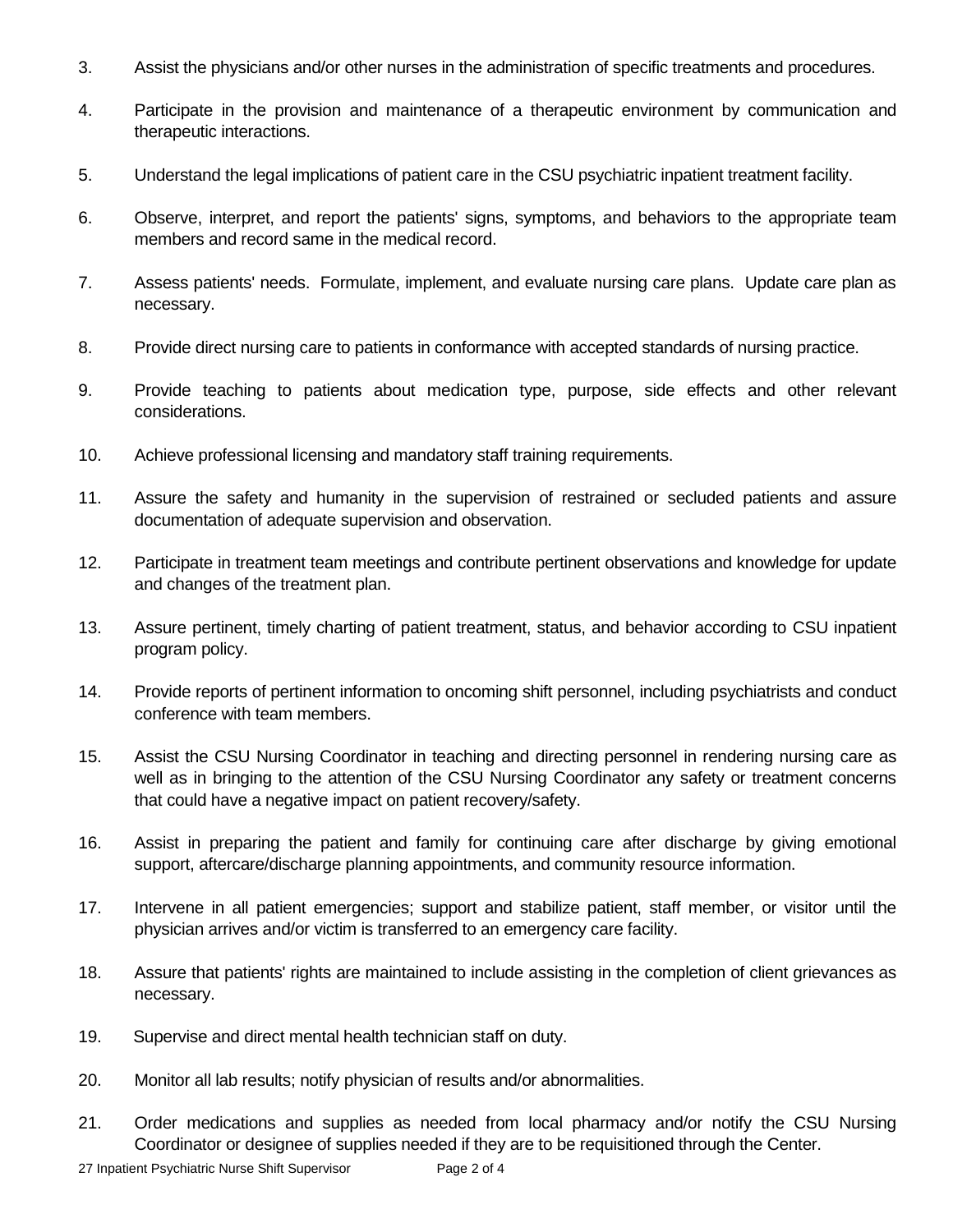22. Actively participate in the management of referrals from outside sources to maintain optimum response to the community need for inpatient stabilization.

## **Physical Demands:**

Must have satisfactory health, stamina, and strength, as the position necessitates frequent walking, standing, sitting, lifting, and assisting with the restraint of patients when necessary for the safety of the patient and/or others. Must have satisfactory vision and hearing to adequately and efficiently perform the requirements of the position. Must have the agility and coordination to participate in group activities. Must be willing and able to assist in protecting patients from harming themselves and/or others in emergency situations.

#### *Physical & Other Requirements:*

| Activity                                                                                                                                                                                                                                                                                                                                                                                        |            |             | Expectation         |                   |                      |
|-------------------------------------------------------------------------------------------------------------------------------------------------------------------------------------------------------------------------------------------------------------------------------------------------------------------------------------------------------------------------------------------------|------------|-------------|---------------------|-------------------|----------------------|
| Standing                                                                                                                                                                                                                                                                                                                                                                                        |            |             | $\Box$ Minimal      | □ Moderate        | $\boxtimes$ Frequent |
| $\boxtimes$ Sitting                                                                                                                                                                                                                                                                                                                                                                             |            |             | $\Box$ Minimal      | $\Box$ Moderate   | $\boxtimes$ Frequent |
| Driving vehicles                                                                                                                                                                                                                                                                                                                                                                                |            |             | $\Box$ Minimal      | $\Box$ Moderate   | $\Box$ Frequent      |
| Lifting and/or Carrying                                                                                                                                                                                                                                                                                                                                                                         |            |             | $\Box$ Minimal      | □ Moderate        | $\boxtimes$ Frequent |
| Bending and/or Stooping                                                                                                                                                                                                                                                                                                                                                                         |            |             | $\Box$ Minimal      | $\Box$ Moderate   | $\boxtimes$ Frequent |
| <b>Climbing Stairs and/or Ladders</b>                                                                                                                                                                                                                                                                                                                                                           |            |             | $\boxtimes$ Minimal | $\Box$ Moderate   | $\Box$ Frequent      |
| Walking or Moving (between offices, other facilities, etc.)                                                                                                                                                                                                                                                                                                                                     |            |             | $\Box$ Minimal      | $\Box$ Moderate   | $\boxtimes$ Frequent |
| Other (lift above waist/reaching etc., please explain)<br>Reaching for supplies/ medications in cabinets and above countertops, for<br>files in chart rack/record room, during application of Restraints, CPI<br>Nonviolent Crisis Intervention Techniques involve reaching, lifting and at<br>times pushing against a person body to prevent injury.                                           |            |             | $\Box$ Minimal      | <b>□</b> Moderate | $\boxtimes$ Frequent |
| $\boxtimes$ Yes<br>∩ No<br>Speaking:<br>$\boxtimes$ Yes<br>$\Box$ No<br>Hearing:<br>Reading Comprehension:<br>$\boxtimes$ Yes<br>  No<br>$\boxtimes$ Yes<br>Repetitive motion with hands, wrists, arms<br>No<br>(e.g keyboard, typing, handwriting, etc.)<br>Ability to lift and carry 25 pounds.<br>Ability to handle stressful situations: $\Box$ Minimal<br>Moderate<br>$\boxtimes$ Frequent |            |             |                     |                   |                      |
|                                                                                                                                                                                                                                                                                                                                                                                                 | Infrequent | Occasional  |                     | Frequent          | $N/A^*$              |
| <b>Travel Same Day</b>                                                                                                                                                                                                                                                                                                                                                                          | ┓          | $\Box$      |                     | П                 | $\boxtimes$          |
| <b>Travel Overnight</b>                                                                                                                                                                                                                                                                                                                                                                         | $\Box$     | □           |                     | $\Box$            | $\boxtimes$          |
| Overtime (Non-Exempt only)                                                                                                                                                                                                                                                                                                                                                                      | $\Box$     | $\boxtimes$ |                     | □                 | $\Box$               |
| Holidays/Weekends                                                                                                                                                                                                                                                                                                                                                                               | П          | $\Box$      |                     | $\boxtimes$       | П                    |
| Shift Work (PMs/Midnights)                                                                                                                                                                                                                                                                                                                                                                      | $\Box$     | $\boxtimes$ |                     | $\Box$            | $\Box$               |
| <b>Not Anticipated</b>                                                                                                                                                                                                                                                                                                                                                                          |            |             |                     |                   |                      |

The physical demands described here are representative of those that must be met by an employee to successfully perform the essential functions of this job. Reasonable accommodations may be made to enable individuals with disabilities to perform the essential functions. ADA Accommodations will be reviewed for persons with disabilities. We reserve the right to assess undue hardship that results from the provided accommodation and may need to rescind such reasonable accommodation if undue hardship results.